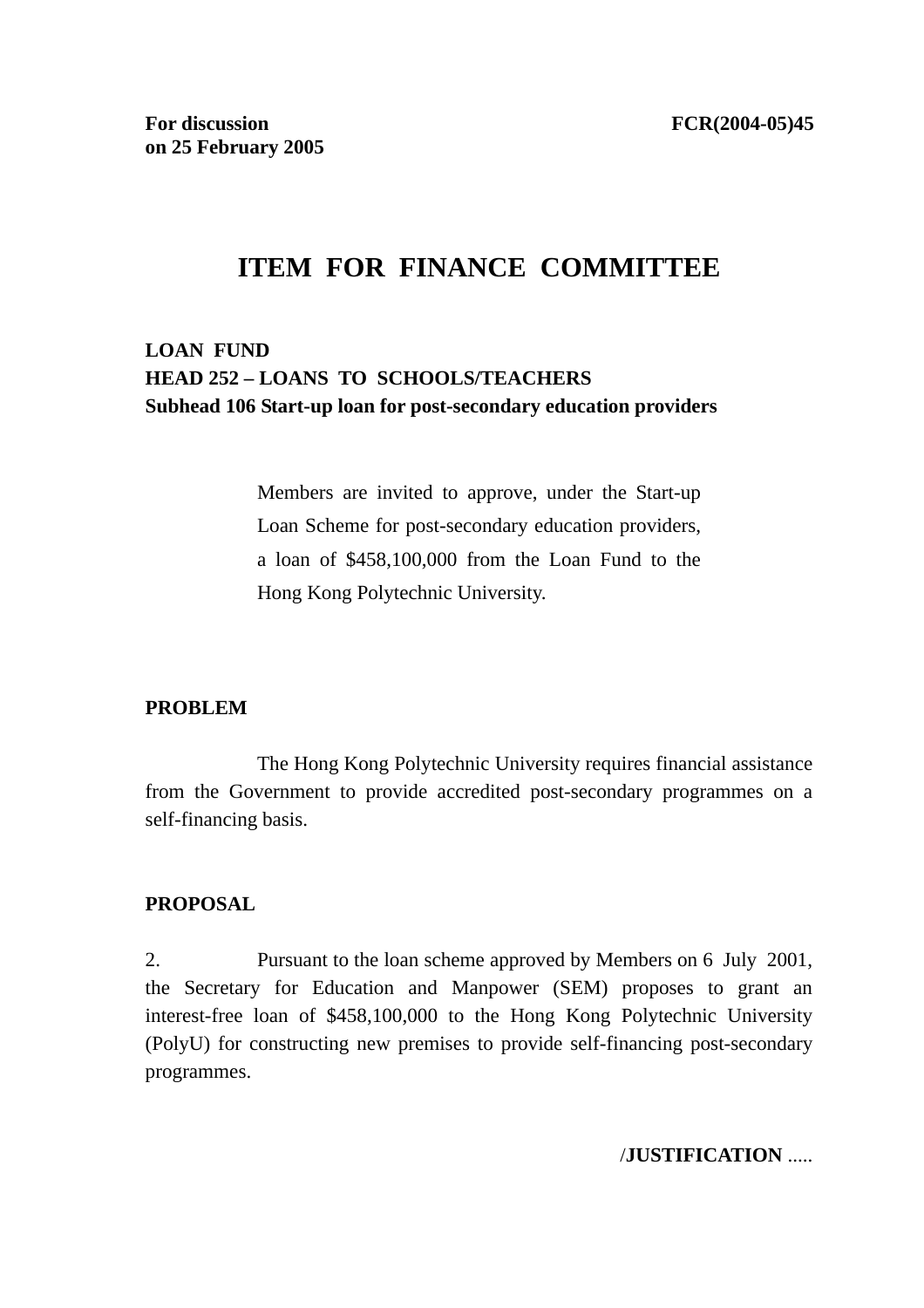$\overline{a}$ 

Encl. 1 Encl. 2 3. At its meeting on 6 July 2001, Members approved, among other things, the introduction of a new loan scheme to help post-secondary education providers to meet their initial start-up costs, with a commitment of \$5,000 million under the Loan Fund (ref. FCR(2001-02)30). Two types of loans, namely, "short-term loans" and "medium-term loans", are available under the scheme (details at Enclosure 1). Members noted that SEM will consider the loan applications on the advice of an independent Vetting Committee (VC). The terms of reference and current membership of the VC are at Enclosure 2. SEM may approve applications at or below \$15 million, and will recommend applications for loans  $\arccos$  arcsecding \$15 million<sup>1</sup> to Members for approval.

## **THE HONG KONG POLYTECHNIC UNIVERSITY'S LOAN APPLICATION**

4. We launched the ninth Start-up Loan application exercise in May 2004. For this exercise, we invited applications for medium-term interest-free loans from eligible post-secondary education providers who were also applying for the grant, by private treaty, of sites for the construction of purpose-built premises. As PolyU is the prospective grantee for the site at West Kowloon Reclamation, its loan application was referred to the VC for consideration.

5. The application is in respect of a medium-term loan of \$458,100,000 for PolyU's Hong Kong Community College (HKCC) to construct a second purpose-built campus, with a total gross floor area of 31 600 square meters at the site for the proposed land grant at KIL No. 11176, at the junction of Hoi Ting Road and Hoi Wang Road, West Kowloon Reclamation. The HKCC was first established with a short-term loan of \$32,700,000 to PolyU in 2001 in rented premises for 800 self-financing sub-degree student places. On 27 June 2003, the Finance Committee approved a medium-term loan of \$424,714,000 to PolyU for the HKCC to construct a purpose-built campus in Hunghom Bay Reclamation, as HKCC's permanent accommodation for up to 3 000 students. In the 2004/05 academic year, HKCC has already enrolled about 3 600 Associate Degree students. In view of the

/satisfactory .....

<sup>1</sup> Including applications at or below \$15 million but the outstanding loan balance for the same provider exceeds \$15 million when the loan application under processing is factored in.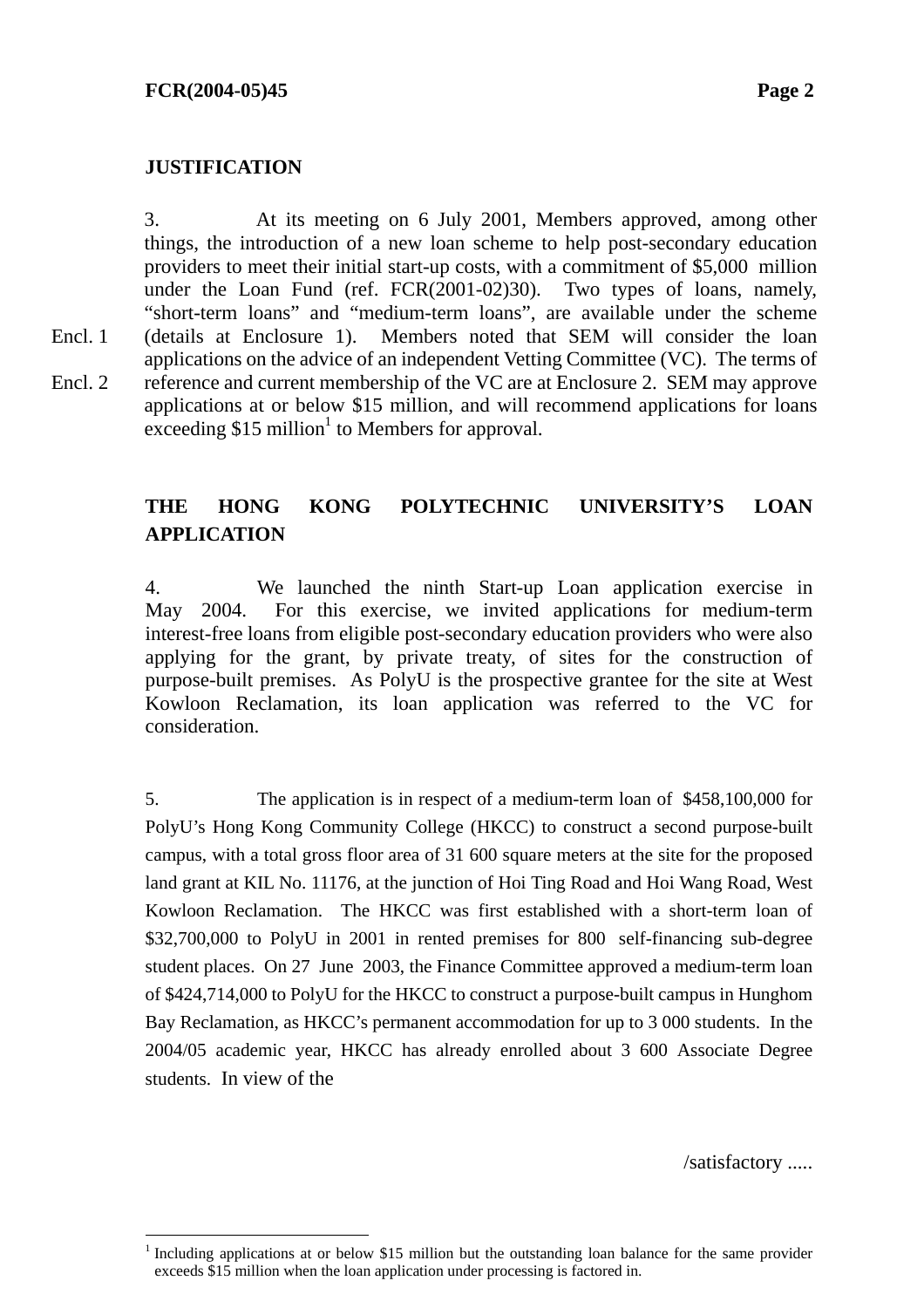satisfactory market response, and its experience and confidence in offering post-secondary programmes, HKCC plans to set up a second campus in West Kowloon Reclamation which is to offer business-related programmes for up to 3 600 students. The Hunghom Bay campus, which is closer to the PolyU campus, will then be used to offer non-business programmes for up to 3 000 students. Subject to the execution of the Private Treaty Grant, the West Kowloon campus is scheduled for commissioning in the 2008/09 academic year.

6. In considering PolyU's application, the VC has followed the criteria set out in paragraphs 14 to 20 of FCR(2001-02)30 (i.e. that the provider must be non-profit making and provides self-financing, full-time accredited post-secondary programmes leading to a qualification at or above the level of higher diploma, associate degree or professional diploma) and the per student place loan ceilings (Enclosure 3). It has also taken into account the projected student population, the proposed use of the loan, the estimated start-up costs and the financial viability of the application.

7. We endorse the VC's recommendation that PolyU's application for a medium-term interest-free loan of \$458,100,000 should be approved. The loan comprises –

- $(i)$  \$401,600,000 for the construction costs; and
- (ii) \$56,500,000 for the refurbishment and equipment costs.

## **FINANCIAL IMPLICATIONS**

8. As approved by this Committee in July 2001, loans to be granted under the scheme will be interest-free and must be repaid by equal annual instalments within ten years from the date of final drawdown. If Members approve the proposal, we will offer a medium-term loan of \$458,100,000 to the PolyU under Head 252 – Loans to Schools/Teachers Sub-head 106 Start-up loan for post-secondary education providers. Having regard to the proposed use of the loan and the expenditure pattern submitted by the applicant, we estimate that the loan disbursement schedule will be as follows –

| FY 2006-07                  | FY 2007-08 | <b>FY 2008-09</b> | FY 2009-10  | <b>Total</b>  |
|-----------------------------|------------|-------------------|-------------|---------------|
| \$120,000,000 \$243,000,000 |            | \$86,100,000      | \$9,000,000 | \$458,100,000 |

Encl. 3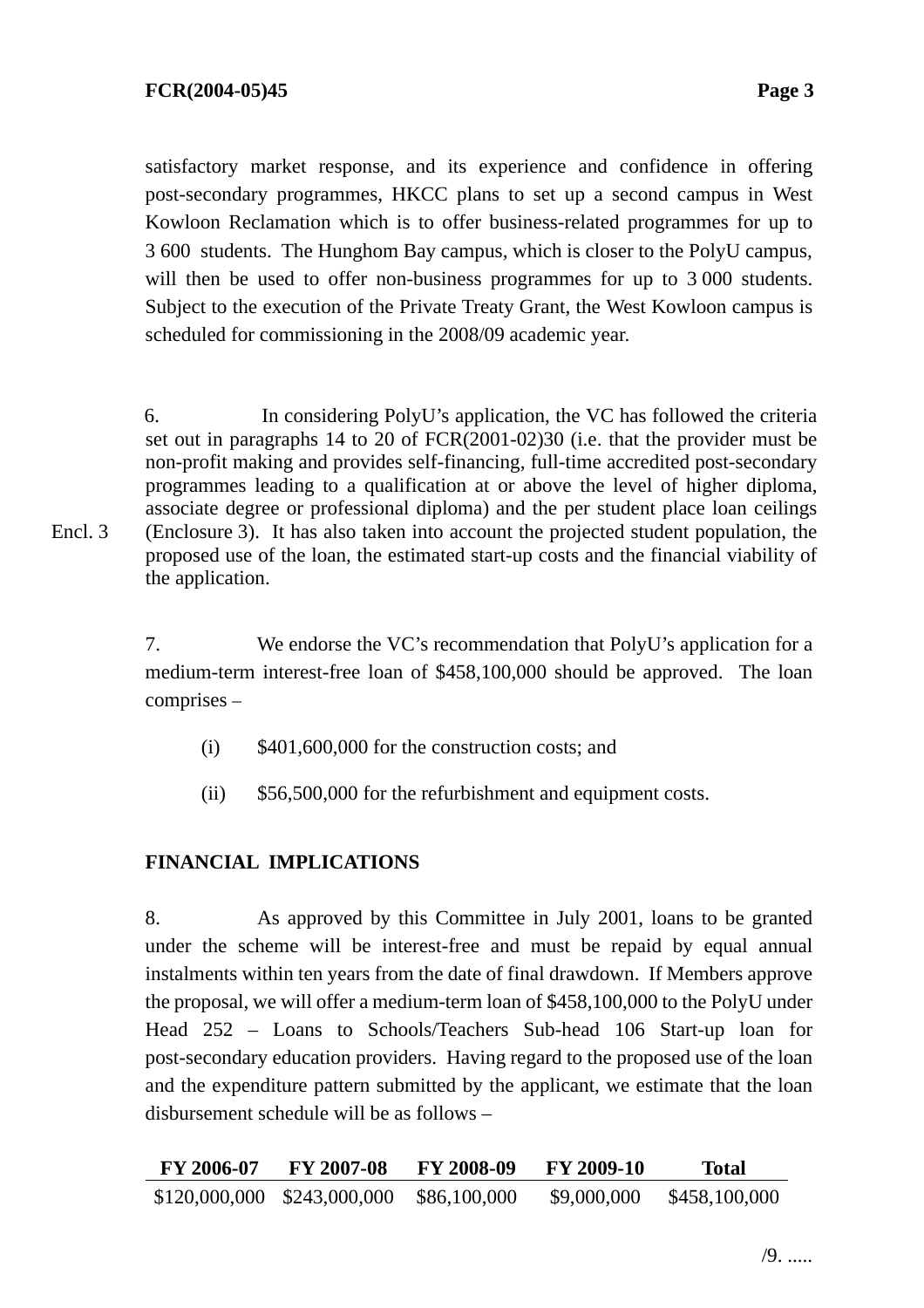9. We estimate that the total interest foregone for granting the above proposed loan will be about \$97,544,000, calculated on the basis of an interest rate at "no-gain-no-loss" to Government, currently at 2.826% per annum. There are no recurrent implications.

## **BACKGROUND INFORMATION**

- 10. In the 2000 Policy Address, the Chief Executive announced that
	- (a) 60% of our senior secondary school leavers should have access to tertiary education within ten years;
	- (b) the Government will facilitate tertiary institutions, private enterprises and other organizations to provide option(s) other than the traditional sixth form education, such as professional diploma courses, and allocate more resources by providing land and one-off loan to those institutions interested in offering such courses; and
	- (c) the Government will extend the scope of assistance offered to students under the Non-means-tested Loan Scheme and low-interest loan scheme, and will offer fee remission to the most needy students.

11. This Committee approved on 6 July 2001 a package of support measures to facilitate a progressive expansion in self-financing post-secondary programmes, namely –

- (a) a new means-tested financial assistance scheme providing eligible students with either a grant or a loan to meet the tuition fees of accredited, self-financing post-secondary education programmes;
- (b) a new non-means-tested loan for eligible students pursuing accredited, self-financing post-secondary education programmes to meet basic living expenses (on top of the non-means-tested loan currently available for meeting tuition fees); and
- (c) a new loan scheme for post-secondary education providers to support their initial start-up costs.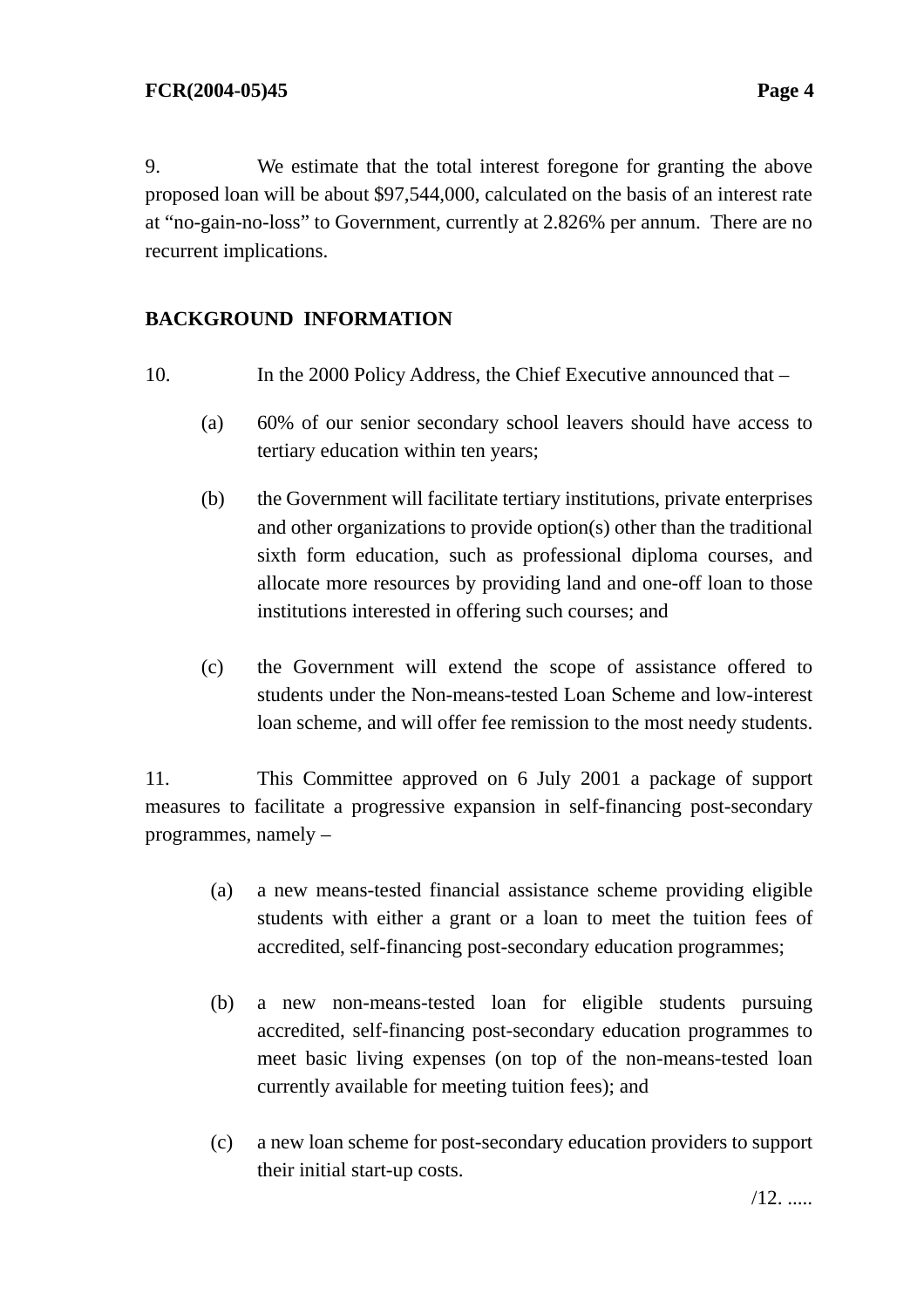12. This proposal is pursuant to paragraph 11(c) above. Since the introduction of this support measure, Members have already approved 14 loans for nine institutions, amounting to \$2,590,409,000 in total. SEM has approved under delegated authority a total of four loan applications amounting to \$41,148,000. As at the end of September 2004, a total of \$87,093,000 has been repaid. In the 2004/05 academic year, there are about 200 self-financing programmes at sub-degree level or above, providing about 14 200 intake places for our senior secondary school leavers.

13. In January 2005, we informed the Legislative Council Panel on Education of our intention to seek Members' approval of this proposal. We have not received any adverse comment from Members.

-----------------------------------------

Education and Manpower Bureau February 2005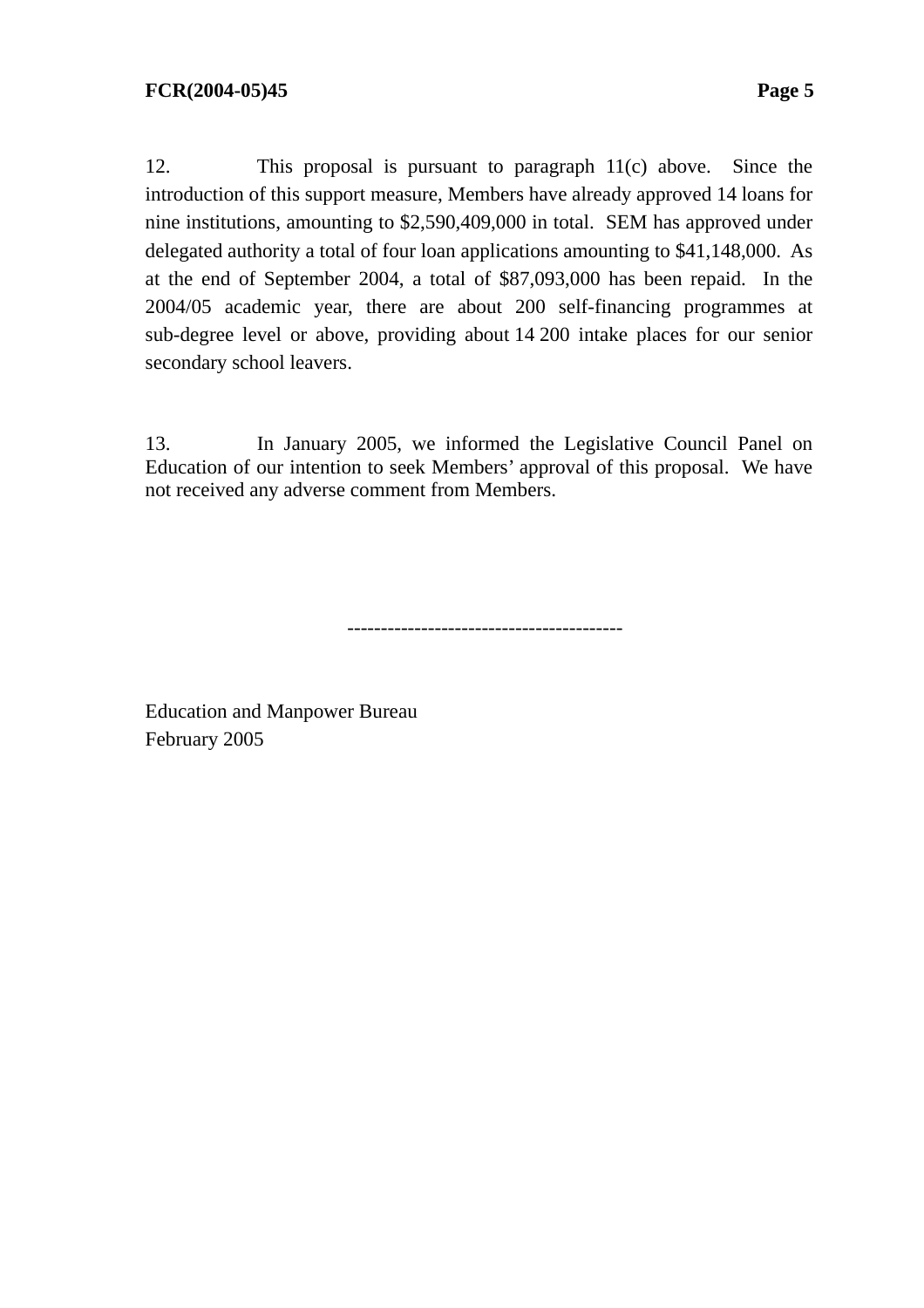## **Parameters of Start-up Loan Scheme for Post-secondary Education Providers**

## **A. Eligibility Criteria**

Eligible providers must –

- (a) be non-profit-making; and
- (b) provide self-financing full-time accredited post-secondary programmes leading to a qualification at or above the level of higher diploma, associate degree and professional diploma.

### **B. Scope**

#### **Short-term loan to –**

- (a) rent premises for two years; and
- (b) cover basic refurbishment and equipment.

## **Medium-term loan to –**

- (a) purchase or build permanent college premises; and
- (b) cover refurbishment and equipment. For providers who have obtained the short-term loan, the medium-term loan will only cover requirements additional to those already financed by the short-term loan.

Providers with good track record in higher education can apply for a medium-term loan from the outset and the application will be considered on a case-by-case basis.

--------------------------------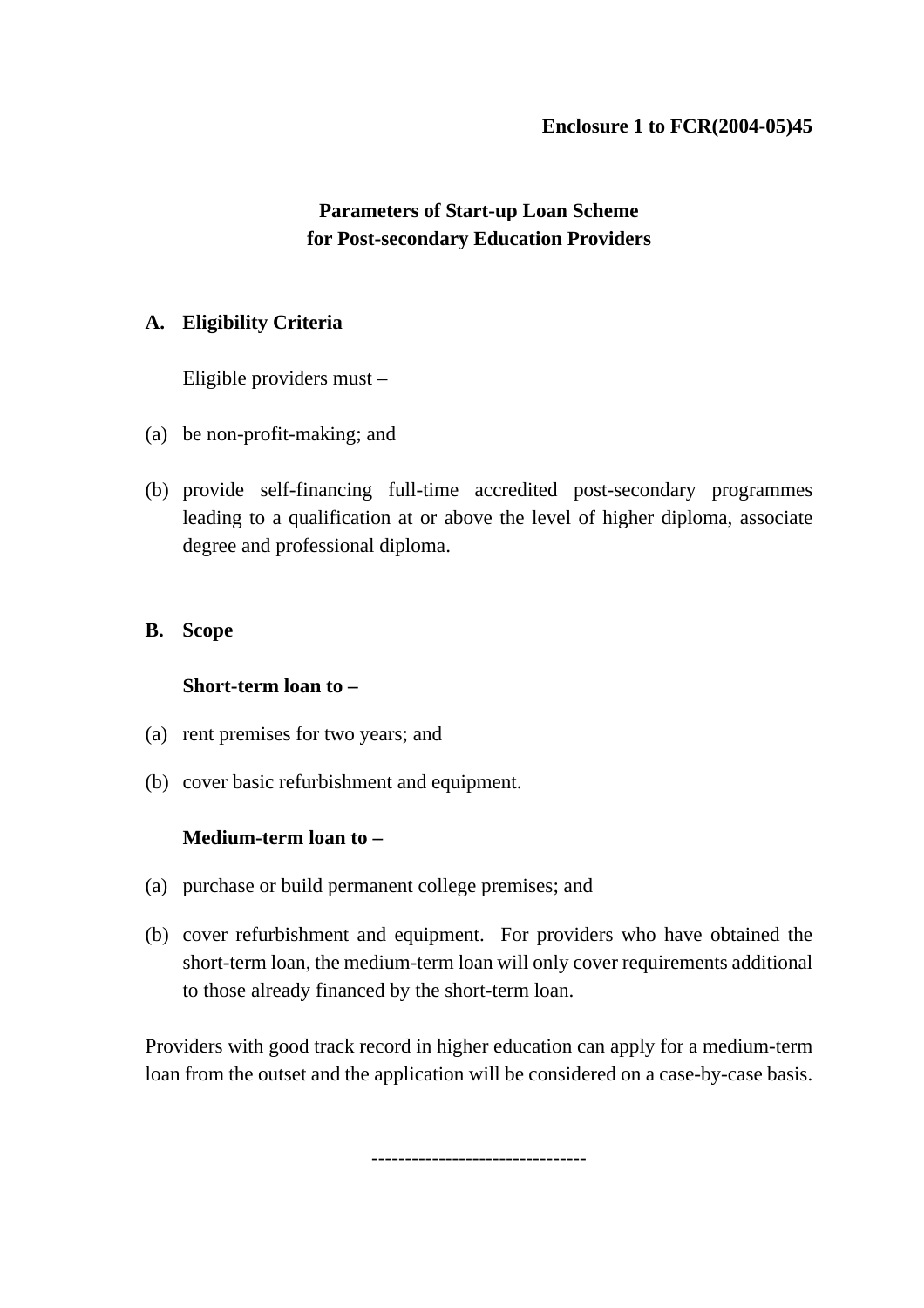### **Start-up Loans for post-secondary education providers Vetting Committee**

#### **Terms of Reference**

- 1. To examine and assess applications for start-up loan for post-secondary education providers in accordance with prevailing policies, and advise the Secretary for Education and Manpower (SEM) on whether to accept, modify or reject the applications, where the loan amount to be approved is at or below \$15 million.
- 2. To examine and assess applications for start-up loan for post-secondary education providers in accordance with prevailing policies, and advise SEM on whether to recommend the applications for approval by the Finance Committee of the Legislative Council, where the loan amount to be approved exceeds \$15 million.
- 3. To advise SEM on any other matters that may be referred to the Vetting Committee by the Education and Manpower Bureau concerning the policy and execution of the post-secondary loan scheme.

#### **Membership**

|           |                | Chairman : Professor TAM Man Kwan                                                                                 |
|-----------|----------------|-------------------------------------------------------------------------------------------------------------------|
| Members : |                | Non-officials                                                                                                     |
|           |                | Mr. KUNG Lin Cheng, Leo<br>Mr. LIAO Cheung Kong, Martin<br>Mr. WONG Tak Wai, Alvin<br>Ms CHEUNG Sau Yu, Stephanie |
|           |                | Official                                                                                                          |
|           |                | Principal Assistant Secretary (Higher Education)                                                                  |
| Secretary | $\ddot{\cdot}$ | Project Co-ordinator (Higher Education)                                                                           |

#### **Quorum**

At any meeting of the Vetting Committee, three members (including the chairman) shall form a quorum.

---------------------------------